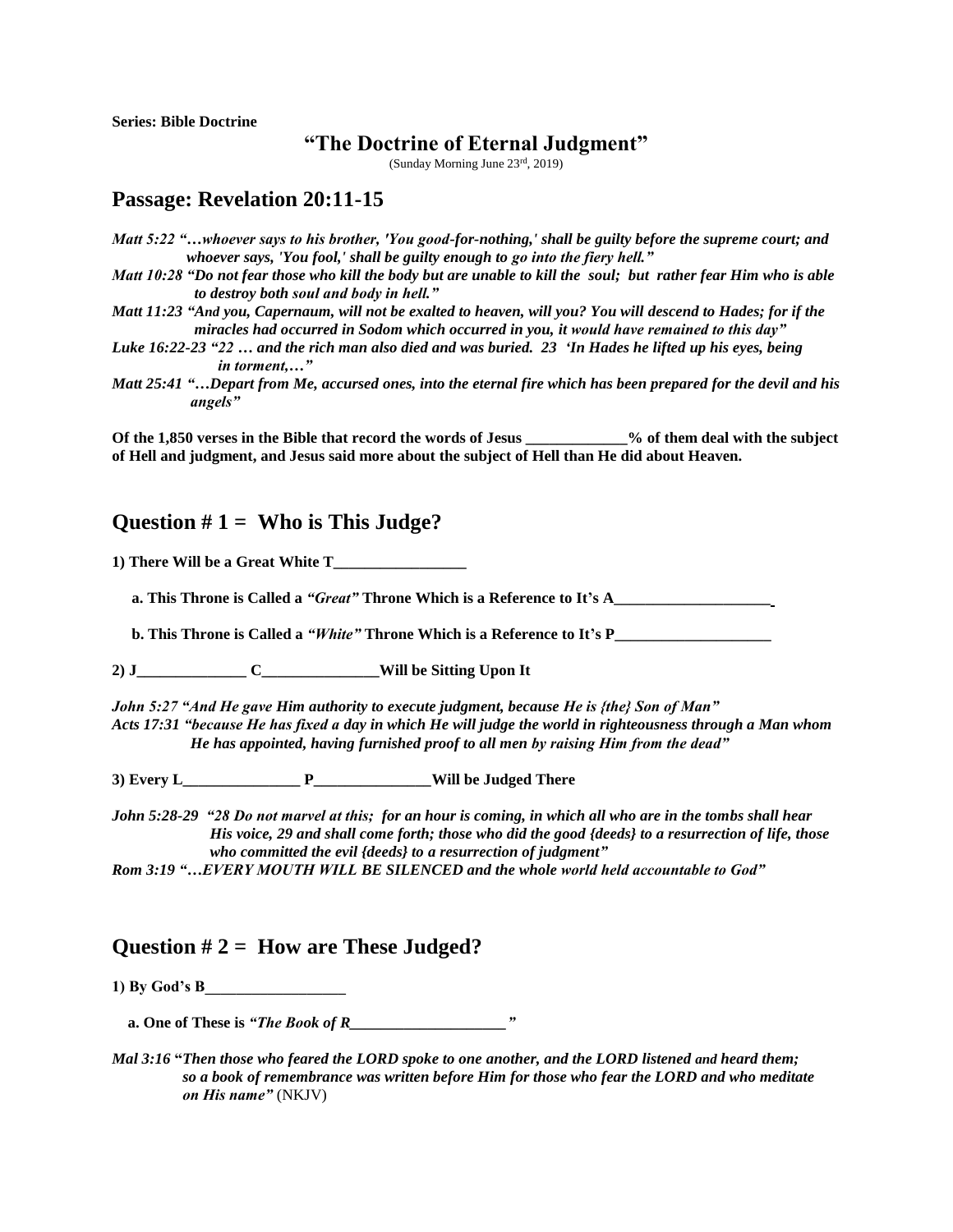**b.** Another of These Books is *"The B*  $\cdots$ 

*John 12:48 "He who rejects Me, and does not receive My sayings, has one who judges him; the word I spoke is what will judge him at the last day"*

 **c. Another of These is** *"The L\_\_\_\_\_\_\_\_\_\_\_\_\_\_\_\_\_\_ Book of Life"*

*Rev 21:27 "and nothing unclean and no one who practices abomination and lying, shall ever come into it*,  *but only those whose names are written in the Lamb's book of life"*

 **d. Another of These is** *"The Book of the L\_\_\_\_\_\_\_\_\_\_\_\_\_\_\_\_\_\_\_\_"*

*Gal 3:10* **"…***'Cursed is everyone who does not abide by all things written in the book of the law, …'"*

**2) By Their D\_\_\_\_\_\_\_\_\_\_\_\_\_\_\_\_\_\_**

*Rom 2:5-6 "5 But because of your stubbornness and unrepentant heart you are storing up wrath for yourself in the day of wrath and revelation of the righteous judgment of God, 6 who will render to every man according to his deeds" Matt 11:22-24 (Turn and Read)*

**It is also important to point out that H\_\_\_\_\_\_\_\_\_\_\_\_\_\_\_ and H\_\_\_\_\_\_\_\_\_\_\_\_\_\_ are different places.**

#### **Question # 3 = What Will be Their Judgment**

**1) They Will Experience E\_\_\_\_\_\_\_\_\_\_\_\_\_\_\_\_\_\_\_\_ Anguish** 

*Mark 12:30* **"***and you shall love the Lord your God with all your heart, and with all your soul, and with all your mind, and with all your strength"*

**2) They Will Experience P\_\_\_\_\_\_\_\_\_\_\_\_\_\_\_\_\_\_\_\_Anguish**

*Matt 13:36-42 (Reference)*

**3) They Will Experience E\_\_\_\_\_\_\_\_\_\_\_\_\_\_\_\_\_\_\_\_Anguish**

*Luke 13:28 "There will be weeping and gnashing of teeth there when you see Abraham and Isaac and Jacob and all the prophets in the kingdom of God, but yourselves being cast out"*

**4) They Will Experience S\_\_\_\_\_\_\_\_\_\_\_\_\_\_\_\_\_\_Anguish**

*Mark 8:12; Jude 13 (References)*

*Matt 5:45 ".. .for He causes His sun to rise on {the} evil and {the} good, and sends rain on {the} righteous and {the} unrighteous"*

*Rev 22:11 "Let the one who does wrong, still do wrong; and let the one who is filthy, still be filthy;…"* 

**The rich man s\_\_\_\_\_\_\_\_\_\_\_\_\_\_\_ Lazarus in the bosom of Abraham, and this only increased the reality of his suffering.** 

*Rom 3:18 "THERE IS NO FEAR OF GOD BEFORE THEIR EYES."*

*Rev 21:8 "But for the cowardly and unbelieving and abominable and murderers and immoral persons and sorcerers and idolaters and all liars, their part will be in the lake that burns with fire and brimstone, which is the second death."*